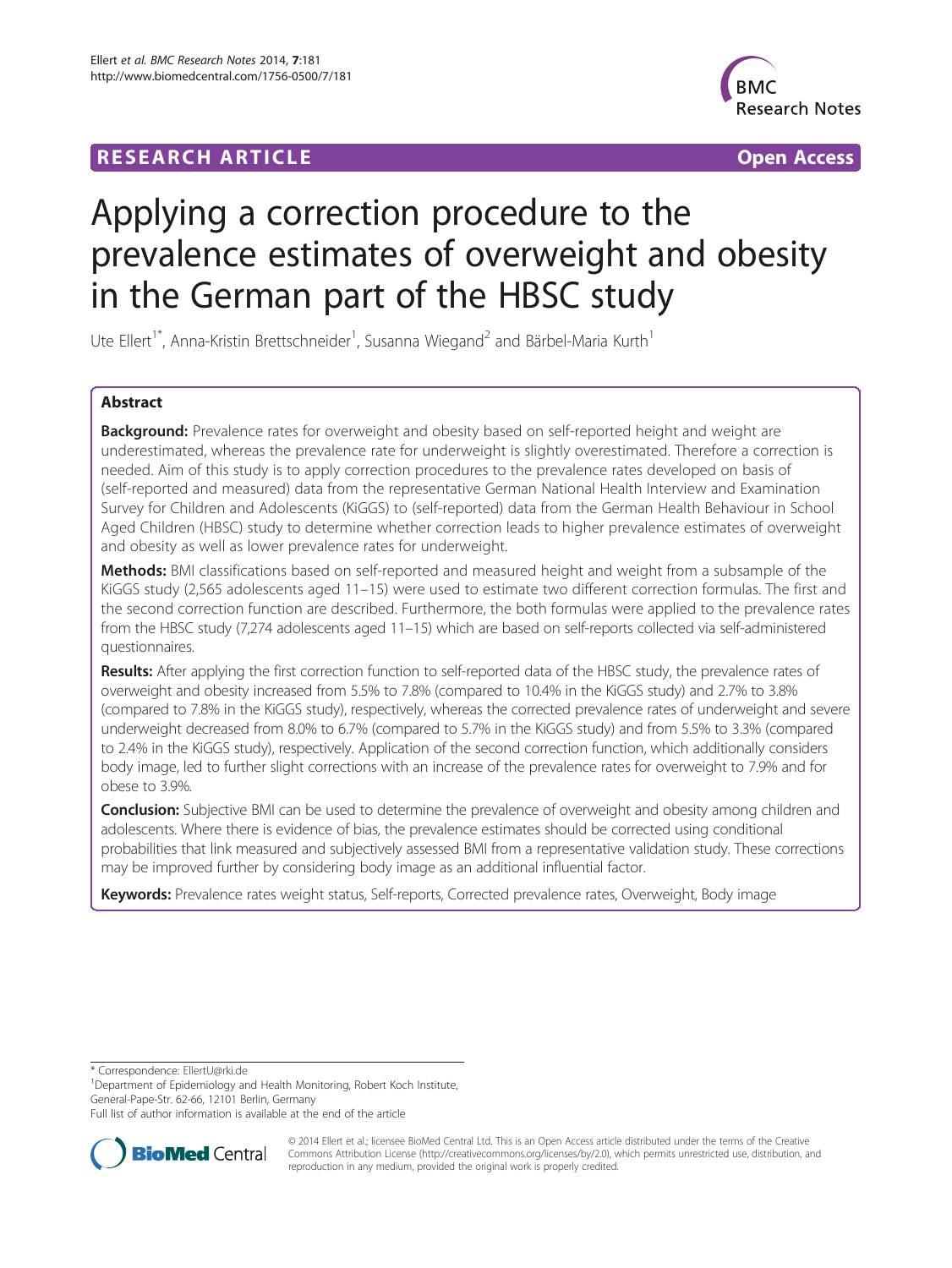## Background

For reasons of practicality and costs, many studies ask participants to state their height and weight (rather than measure them) to determine body mass index (BMI) [[1,2\]](#page-7-0). There is considerable evidence in specialist literature to suggest that subjectively determined data on body mass index (BMI) shows distortions compared to objectively assessed BMI [[3-12](#page-7-0)]. Examinations of this topic agree that subjective assessments tend to underestimate true BMI and that estimates of the prevalence of overweight and obesity consequently tend to be too low [[3-12](#page-7-0)], whereas the prevalence rate for underweight is slightly overestimated [\[4,12](#page-7-0)]. The bias in the prevalence rates for under- and overweight based on selfreports is stronger in girls then in boys [\[4](#page-7-0)]. Furthermore, body image is an important factor which influences the distortions between subjectively and objectively assessed BMI [[4,7,8](#page-7-0)].

To improve the prevalence estimates of weight status, the use of a correction formula is recommended [\[4,7](#page-7-0)]. A former publication [\[13](#page-7-0)] presented two procedures to correct subjectively assessed BMI using data from the German Health Interview and Examination Survey for Children and Adolescents (KiGGS) which provides both self-reported and measured height and weight from a representative subsample [[14](#page-7-0)]. This procedure can be applied to studies of adolescents in Germany in which weight, height and body image are determined by selfreport.

The necessity of implementing such a correction procedure becomes evident when comparing the prevalence of overweight and obesity estimates from the selfreported data of the German Health Behaviour in School Aged Children (HBSC) study [[1,15](#page-7-0)] with the results of KiGGS, in which participants' height and weight were measured in a standardized way. In KiGGS 10.4% of children between 11 and 15 were overweight and 7.8% obese, whereas the HBSC study reported that 5.5% adolescents were overweight and 2.7% obese. The difference in the prevalence rates for overweight between HBSC study and the KiGGS study was stronger in girls than in boys [\[16](#page-7-0)].

The aim of this study is to apply correction procedures developed previously to (self-reported) data from the HBSC study to determine whether the correction leads to higher, and consequently more realistic, prevalence estimates of underweight, overweight and obesity.

## Methods

## HBSC: study design and sample

The HBSC study is an international health study of children and adolescents sponsored by the World Health Organisation (WHO) and developed jointly in 1982 by scientists from Britain, Finland and Norway; since then it has been conducted every 4 years in a growing number of countries (41 in 2005/06) [[1](#page-7-0)]. A consistent and structured procedure using a detailed research protocol must be followed to ensure international comparability. Both the methodology for compiling the samples and a core questionnaire with compulsory questions are prespecified, but these can be supplemented by additional questions. The sampling begins at the level of schools and focuses on classes in the 5th, 7th and 9th grades. At least 1,500 students in each of the three age groups must be questioned per survey date and country to ensure a representative survey. The analysis presented here is based on the survey conducted in Germany in 2005–2006  $(N = 7,274; 3,606$  girls and 3,668 boys aged 11–15 years), in which the federal German states (Bundesländer) of Berlin, Hamburg, Hessen, North Rhine-Westphalia and Saxony took part [\[15](#page-7-0)].

## Measurement of BMI in the HBSC study

In the HBSC study all participants were asked to fill in a questionnaire in which they self-reported their height and weight. Subjective BMI was calculated using the formula  $BMI = weight/ height^2$ .

Kromeyer-Hauschild's BMI reference [[17\]](#page-7-0) values are currently used to define overweight and obesity in children and adolescents in Germany, in line with the recommendations of the Study Group on Obesity in Childhood and Adolescence (AGA) (see [www.a-g-a.de\)](http://www.a-g-a.de/). According to these reference values, children are considered overweight if they have a BMI above the  $90<sup>th</sup>$  age- and gender-specific percentile of the Kromeyer-Hauschild reference system. They are deemed to be obese if their BMI is above the 97<sup>th</sup> percentile. Children or adolescents with a BMI below the age- and gender-specific  $10<sup>th</sup>$  percentile are defined as underweight; those below the third percentile are considered extremely underweight [\[17\]](#page-7-0).

## Body image in the HBSC study

In the HBSC questionnaire all participants were asked to report their body image on a 5-point Likert-type scale. They were asked: "Do you think you are

- $\rightarrow$  much too thin
- $\rightarrow$  a bit too thin
- $\rightarrow$  exactly the right weight
- $\rightarrow$  a bit too fat
- $\rightarrow$  much too fat ?" [[1](#page-7-0),[13](#page-7-0)].

Responses were classified into the following categories: (1) 'too thin', (2) 'right weight', and (3) 'too fat'.

## The correction procedure

In the KiGGS study [\[14\]](#page-7-0), randomly selected boys and girls aged between 11 and 17 years were asked to self-report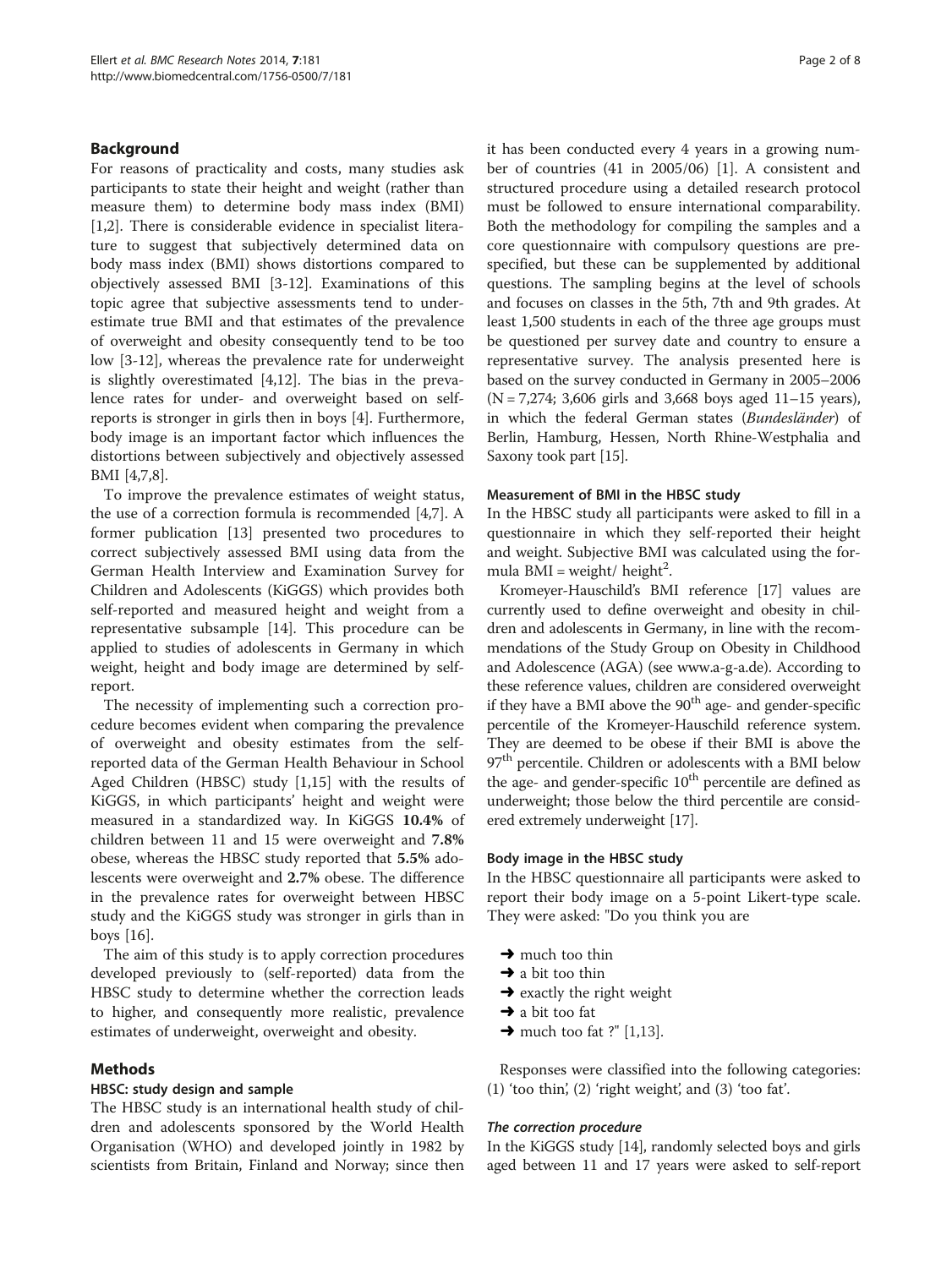their height and weight in face-to-face interviews at respective study centres before being measured and weighed in a standardized fashion. Trained staff measured body height without shoes to an accuracy of 0.1 cm using a portable Harpenden stadiometer (Holtain Ltd., UK). Body weight was measured to the nearest 0.1 kg, wearing underwear, using a calibrated electronic scale (SECA Ltd., Germany). BMI was calculated and classified as mentioned above [\[17](#page-7-0)]. Body image was measured with the official German translation which is also used in the German version of the HBSC study [[1,13](#page-7-0)].

The correction methods suggested in [\[13\]](#page-7-0) were applied to the prevalence estimates from the HBSC study. To correspond with the age groups included in the HBSC study, the representative KiGGS sample was restricted to adolescents aged between 11 and 15 years ( $N = 2,565$ ; 1,216 girls and 1,349 boys) for the analyses presented here.

Correction procedure I As explained in [\[13](#page-7-0)] the coefficients  $a_{ii}$  linking subjective and objective BMI classifications found on the basis of representative surveys are transferable to other studies based only on subjective statements, as long as those studies were carried out in the same age group of the same population in the same time period as the representative survey. Using correction formula (14) in [[13\]](#page-7-0) allows an estimation of the unknown true prevalence of overweight, normal weight and underweight, correcting for (gender-specific) distortions associated with subjective body image. Applying this to the HBSC study the estimated prevalence of the respective BMI class  $\hat{P}^{\textit{HBSC}}_{i}$  will be

$$
\hat{P}_{i}^{HBSC} = \sum_{j=1}^{5} a_{ij}^{KIGGS} Q_{j}^{HBSC}
$$
 (i = 1...5) (I)  
\n
$$
a_{ij}^{KIGGS} = P \left( \frac{\text{BMI}^{KIGGS} \in I_i}{\text{BMI}^{KIGGS}_{sub}} \in I_j \right)
$$
  
\n
$$
Q_{j}^{HBSC} = P \left( \frac{\text{BMI}^{HBSC}}{\text{sub}} \in I_j \right)
$$

Where a<sub>ij</sub> KiGGS are the conditional probabilities calculated by the validation study KiGGS (as defined in formula (II) in [\[13](#page-7-0)]) and  $Q_j^{\text{HBSC}}$  is the prevalence of subjective BMI category  $I_i$  found in the HBSC study.

Correction procedure II In [[13](#page-7-0)] a further correction formula (16) was introduced which can be applied for any study that has information not only on subjective BMI, but on body image as well. With data from KiGGS, it could be shown that the association between objectively and subjectively estimated BMI depends greatly on subjective body image. Adolescents who considered themselves "a bit too fat" or "much too fat" indicated a substantially lower subjective BMI on average than those who considered themselves "exactly the right weight" [\[13\]](#page-7-0).

If a parallel validation study can provide estimates of the associations between objective and subjective BMI for different body image groups, this information can be used to further improve the prevalence estimates. This is the case for the HBSC study, using KiGGS as a corresponding validation study. For reasons of simplicity, the body image categories are combined into three groups as proposed and defined in [[13](#page-7-0)]. Thus a further correction of the prevalence of BMI categories estimated by the HBSC study can be achieved by

$$
\tilde{P}_i^{\text{HISC}} = \sum_{k=1}^3 \left[ \sum_{j=1}^5 \alpha_{ijk}^{KIGGS} Q_{jk}^{HBSC} \right] R_k^{HBSC} \qquad (i = 1...5),
$$
\n(II)

where 
$$
a_{ijk} = P\left(\frac{\text{BMI}^{KiGGS} \in I_i}{\text{BMI}^{KiGGS}_{sub}} \in I_j, BI^{KiGGS} = k\right)
$$
  
 $R_k^{HBSC} = P\left(BI^{HBSC} = k\right)$ 

 $R_k^{HBSC}$  is the prevalence of body image category k in the HBSC study, and  $Q_{jk}^{HBSC} = P \left( \frac{B M I_{sub}^{HBSC} \in Ij}{B M_{sub}^{HBSC}} \right)$  $\left(\frac{BMI_{sub}^{HBSC}}{BI^{HBSC}}=k\right)$  is the prevalence of subjective BMI category j in the group of adolescents with Body Image  $BI = k$  in the HBSC study.

## Results

## Preparation for correction procedure

KiGGS participants were classified as extremely underweight, underweight, overweight, obese or normal weight on the basis of both objectively measured BMI and subjective BMI. For HBSC participants, only the subjective BMI is available. In both studies, participants were asked to assess their body image. Tables [1](#page-3-0) and [2](#page-3-0) show the prevalence rates of BMI and body image categories among 11 to 15-year-olds according to KiGGS and the HBSC study.

## For applying correction formula I

The conditional probabilities  $a_{ij}^{KIGGS}$  required for formula (I) are presented in Table [3](#page-4-0).

Using the  $a_{ij}^{KIGGS}$  from Table [3](#page-4-0) and the  $Q_i^{H B SC}$  from Tables [1](#page-3-0) and [2](#page-3-0), the corrected prevalences of the five BMI categories are estimated from the HBSC study according to Formula (I). The corrected prevalence rates for both the whole study population and separately for boys and girls are shown in Table [4](#page-4-0). In the following an example for calculation is shown:

$$
P_1^{HBSC} = 0.44 * 5.5 + 0.086 * 8.0 + 0.002 * 78.2
$$
  
+ 0 \* 5.5 + 0.005 \* 2.7  
= 3.3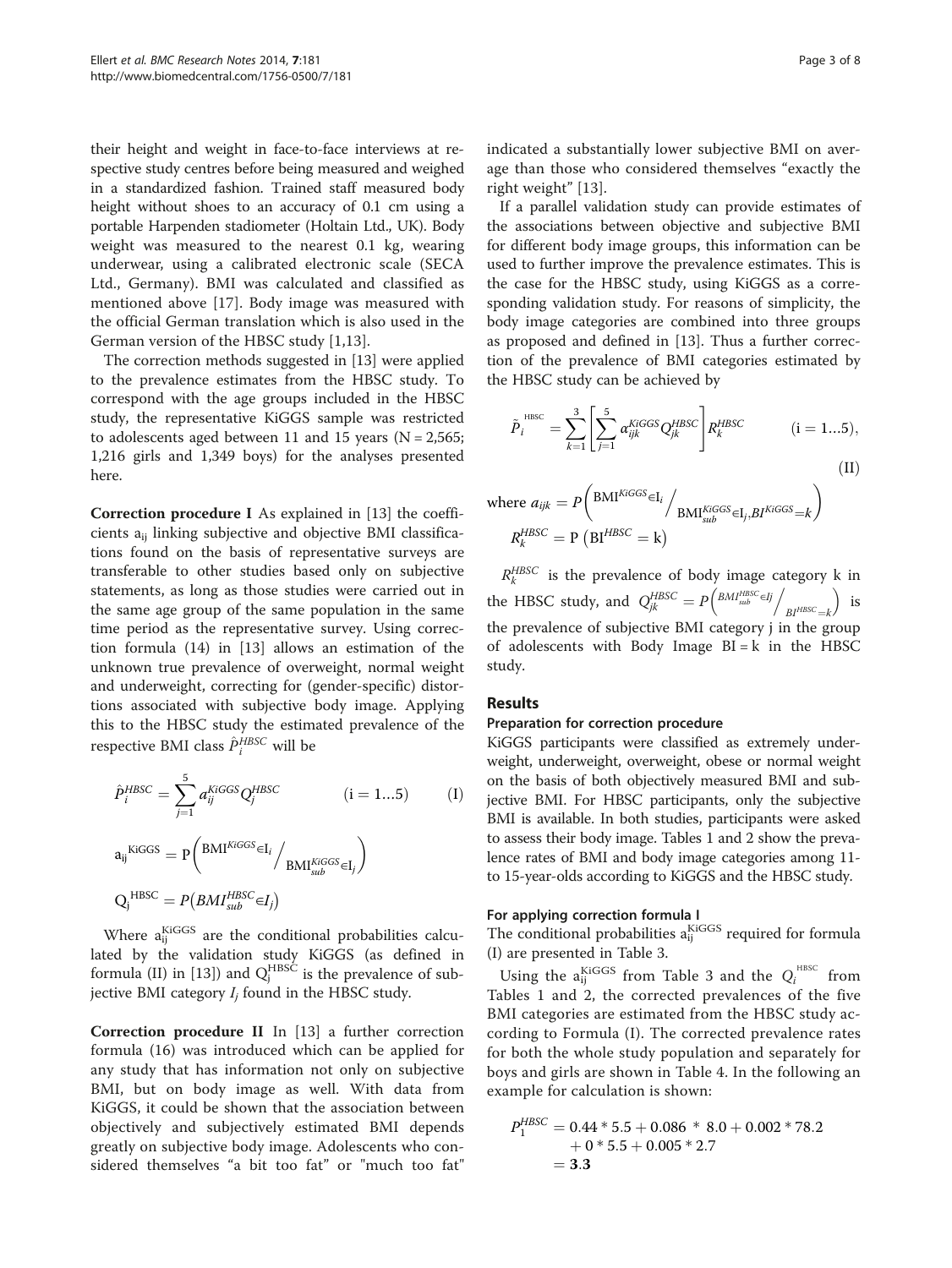| $i =$                       |                      | All, %   |                     |          | Boys, %  |                     | Girls, % |          |                     |  |  |
|-----------------------------|----------------------|----------|---------------------|----------|----------|---------------------|----------|----------|---------------------|--|--|
|                             | P <sub>i</sub> KiGGS | O. KIGGS | O <sub>i</sub> HBSC | P. KIGGS | O. KiGGS | Q <sub>i</sub> HBSC | P. KIGGS | O. KiGGS | Q <sub>i</sub> HBSC |  |  |
| $1 =$ extremely underweight | 2.4                  | 3.6      | 5.5                 | 2.6      | 4.5      | 5.5                 | 2.1      | 2.7      | 5.5                 |  |  |
| $2 =$ underweight           | 5.7                  | 7.0      | 8.0                 | 6.0      | 6.8      | 7.2                 | 5.4      | 7.1      | 8.8                 |  |  |
| $3 =$ normal weight         | 73.8                 | 73.5     | 78.2                | 73.1     | 71.8     | 78.1                | 74.6     | 75.2     | 78.3                |  |  |
| $4 =$ overweight            | 10.4                 | 9.4      | 5.5                 | 10.7     | 10.5     | 6.2                 | 10.0     | 8.3      | 4.8                 |  |  |
| $5 =$ obese                 | 7.8                  | 6.5      | 2.7                 | 7.6      | 6.4      | 3.0                 | 7.9      | 6.7      | 2.5                 |  |  |

<span id="page-3-0"></span>Table 1 Prevalences of defined categories of measured BMI and subjective BMI among 11- to 15-year-old adolescents in Germany, stratified by gender in KiGGS and HBSC

Pi : Measured Body mass index (i-th category).

Qi : Body mass index calculated from self-reported weight and height (i-th category).

$$
P_2^{HBSC} = 0.268 * 5.5 + 0.365 * 8.0 + 0.029 * 78.2
$$
  
\n
$$
+ 0 * 5.5 + 0 * 2.7
$$
  
\n
$$
= 6.7
$$
  
\n
$$
P_3^{HBSC} = 0.272 * 5.5 + 0.548 * 8.0 + 0.912 * 78.2
$$
  
\n
$$
+ 0.152 * 5.5 + 0.09 * 2.7
$$
  
\n
$$
= 78.3
$$
  
\n
$$
P_4^{HBSC} = 0.02 * 5.5 + 0 * 8.0 + 0.052 * 78.2
$$
  
\n
$$
+ 0.605 * 5.5 + 0.122 * 2.7
$$
  
\n
$$
= 7.8
$$
  
\n
$$
P_5^{HBSC} = 0 * 5.5 + 0 * 8.0 + 0.005 * 78.2 + 0.243 * 5.5
$$
  
\n
$$
+ 0.783 * 2.7
$$
  
\n
$$
= 3.8
$$

## For applying correction formula II

Table [5](#page-5-0) shows the objective BMI classification in KiGGS as a function of subjective BMI and subjective body image (a $_{ijk}^{kiGGS}$ ) for 11- to 15-year-old girls and boys in Germany.

An example of the calculation of corrected prevalences of the five BMI categories estimated from the HBSC study according to Formula (II) is mentioned below. In Table [4](#page-4-0) corrected prevalence rates for both the whole study population and separately for boys and girls are shown.

$$
P_1 = 0.164 * (0.596 * 17.8 + 0.154 * 22.0 + 0.009+ 59.7 + 0 * 0.4 + 0 * 0.1)+ 0.442 * (0.205 * 5.2 + 0.042 * 8.5 + 0.001* 84.8 + 0 * 1.3 + 0.092 * 0.2)+ 0.394 * (0.255 * 1.1 + 0.042 * 1.7 + 0.001* 78.6 + 0 * 12.2 + 0 * 6.5)= 3.2
$$

$$
P_2 = 0.164 * (0.227 * 17.8 + 0.423 * 22.0 + 0.169* 59.7 + 0 * 0.4 + 0 * 0.1)+ 0.442 * (0.395 * 5.2 + 0.341 * 8.5 + 0.016* 84.8 + 0 * 1.3 + 0 * 0.2)+ 0.394 * (0 * 1.1 + 0.196 * 1.7 + 0.003 * 78.6+ 0 * 12.2 + 0 * 6.5)= 6.8
$$

$$
P_3 = 0.164 * (0.177 * 17.8 + 0.423 * 22.0 + 0.822* 59.7 + 1 * 0.4 + 1 * 0.1)+ 0.442 * (0.4 * 5.2 + 0.618 * 8.5 + 0.966 * 84.8+ 0.491 * 1.3 + 0.679 * 0.2)+ 0.394 * (0.365 * 1.1 + 0.804 * 1.7 + 0.874* 78.6 + 0.082 * 12.2 + 0.043 * 6.5)= 78.2
$$

$$
P_4 = 0.442 * (0 * 5.2 + 0 * 8.5 + 0.018 * 84.8 + 0.441* 1.3 + 0.229 * 0.2)+ 0.394 * (0.38 * 1.1 + 0 * 1.7 + 0.11 * 78.6+ 0.64 * 12.2 + 0.112 * 6.5)= 7.9
$$

Table 2 Prevalences of defined categories of Body Image among 11- to 15-year-old adolescents in Germany, stratified by gender in KiGGS and HBSC

| $i =$                       |                      | All, %  | Boys, %  |                     | Girls, %             |                     |  |
|-----------------------------|----------------------|---------|----------|---------------------|----------------------|---------------------|--|
|                             | R <sub>i</sub> KiGGS | R. HBSC | R. KIGGS | R <sub>i</sub> HBSC | R <sub>i</sub> KiGGS | R <sub>i</sub> HBSC |  |
| 1 and $2 = \text{too thin}$ | 13.7                 | 16.4    | 17.8     | 19.2                | 9.5                  | 13.4                |  |
| $3 =$ right weight          | 43.0                 | 44.2    | 47.2     | 49.6                | 38.6                 | 38.6                |  |
| 4 and $5 = \text{too fat}$  | 43.3                 | 39.4    | 35.1     | 31.2                | 51.9                 | 48.0                |  |

Ri : Body Image (i-th category).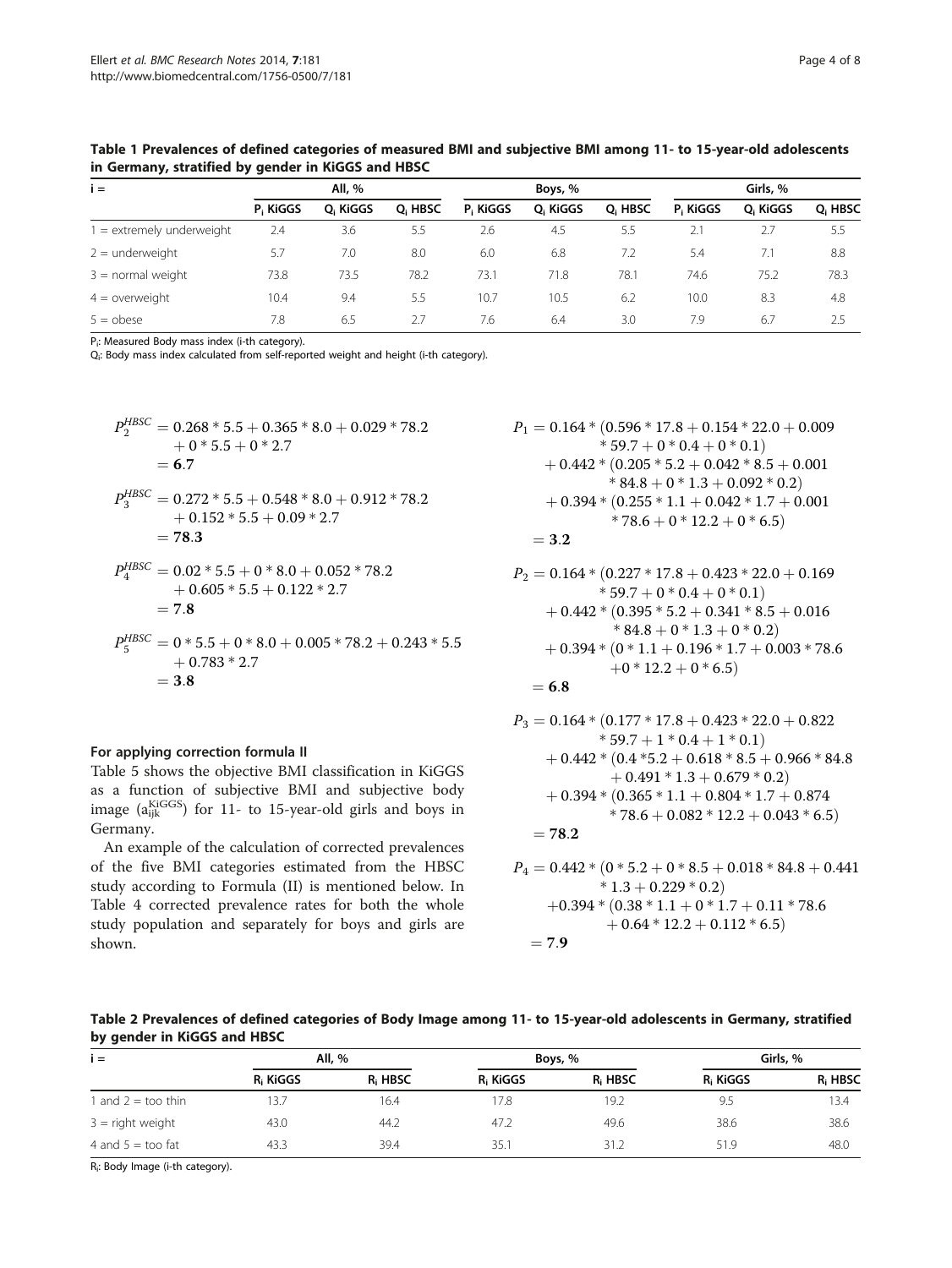| $a_{ij}^*$ Kiggs                   | $BMl_{sub}$ Kiggs $\epsilon$ |         |       |       |                       |       |       |                |       |       |       |       |         |       |                       |  |
|------------------------------------|------------------------------|---------|-------|-------|-----------------------|-------|-------|----------------|-------|-------|-------|-------|---------|-------|-----------------------|--|
|                                    |                              |         | All   |       |                       |       |       | <b>Boys</b>    |       |       | Girls |       |         |       |                       |  |
|                                    | ι1                           | $_{12}$ | I3    | 14    | <b>I</b> <sub>5</sub> | ι,    | 12    | I <sub>3</sub> | $I_4$ | 15    | ι,    | 12    | $_{13}$ | $I_4$ | <b>I</b> <sub>5</sub> |  |
| BMI <sup>KiGGS</sup> $\varepsilon$ |                              |         |       |       |                       |       |       |                |       |       |       |       |         |       |                       |  |
| $I_1$                              | 44.0%                        | 8.6%    | 0.2%  |       | 0.5%                  | 34.3% | 12.3% | 0.2%           |       | 0.9%  | 60.9% | 5.0%  | 0.1%    |       |                       |  |
| I <sub>2</sub>                     | 26.8%                        | 36.5%   | 2.9%  |       |                       | 26.3% | 34.5% | 3.4%           |       |       | 27.7% | 38.6% | 2.5%    |       |                       |  |
| $I_3$                              | 27.2%                        | 54.8%   | 91.2% | 15.2% | 9.0%                  | 36.3% | 53.2% | 90.6%          | 19.4% | 11.6% | 11.3% | 56.5% | 91.8%   | 9.7%  | 6.4%                  |  |
| $I_4$                              | 2.0%                         |         | 5.2%  | 60.5% | 12.2%                 | 3.2%  |       | 5.5%           | 54.0% | 15.4% |       |       | 4.9%    | 69.2% | 9.0%                  |  |
| I <sub>5</sub>                     |                              |         | 0.5%  | 24.3% | 78.3%                 |       |       | 0.3%           | 26.6% | 72.1% |       |       | 0.7%    | 21.1% | 84.6%                 |  |

<span id="page-4-0"></span>Table 3 BMI classification as a function of subjective BMI category among 11- to 15-year-old adolescents in Germany, stratified by gender in KiGGS

 $*$ a<sub>ij</sub> KiGGS =  $P\left(\frac{BMI}{EMI_{sub}}I/\frac{BMI_{sub}I}{BMI_{sub}I}\right)$  $BMI^{KiGGS}$ : Body mass index.

BMI<sub>sub</sub>KiGGS: Body mass index calculated from self-reported weight and height.

I<sub>1</sub> ... I<sub>5</sub>: i-th category for BMI and j-th category for BMIsub (i.e., 1 = extremely underweight, 2 = underweight, 3 = normal weight, 4 = overweight, 5 = obese).

$$
P_5 = 0.442 * (0 * 5.2 + 0 * 8.5 + 0 * 84.8 + 0.068* 1.3 + 0 * 0.2)+ 0.394 * (0 * 1.1 + 0 * 1.7 + 0.012 * 78.6+ 0.278 * 12.2 + 0.845 * 6.5)= 3.9
$$

## Comparison of corrected with uncorrected prevalence rates

Table 4 summarizes the results of the two correction procedures both for all and separately for boys and girls. For comparison the uncorrected prevalence rates from HBSC and the true BMI from KiGGS are displayed as well. The first correction step substantially increases the prevalence of overweight and obesity and reduces the prevalence of underweight and severe underweight in the HBSC study. The prevalence rates of overweight and obesity increased from 5.5% to 7.8% (compared to 10.4% in the KiGGS study) and 2.7% to 3.8% (compared to 7.8% in the KiGGS study), respectively, whereas the corrected prevalence rates of underweight and severe underweight decreased from 8.0% to 6.7% (compared to 5.7% in the KiGGS study)

and from 5.5% to 3.3% (compared to 2.4% in the KiGGS study), respectively. For boys the correction procedure led to more accurate estimates compared to girls. The second correction step, involving body image, led to further slight corrections in the same directions. The prevalence rates for overweight increased to 7.9% and for obese to 3.9%.

## **Discussion**

The present study shows that the correction of subjectively estimated BMI with a correction formula developed on the basis of the representative KiGGS sample leads to more accurate prevalence rates for overweight and obesity. After the correction procedure the prevalence rates in the HBSC study improved for overweight from 5.5% to 7.9% (compared to 10.4% in the KiGGS study), for obese from 2.7% to 3.9% (compared to 7.8% in the KiGGS study).

On the basis of the HBSC study in Wales, in which measurements were made in parallel with the questionnaire [\[5](#page-7-0)], the authors point out that measured data are definitely needed in order to assess the magnitude of misclassification. A study of Greek school students came

Table 4 Results of the BMI correction procedures, comparing the HBSC prevalences with the objective KiGGS prevalences among 11- to 15-year-old girls and boys in Germany

|                              | -                 |                      |                                  |                       |                   |                      |                                  |                       |                   |                      |                      |                       |  |
|------------------------------|-------------------|----------------------|----------------------------------|-----------------------|-------------------|----------------------|----------------------------------|-----------------------|-------------------|----------------------|----------------------|-----------------------|--|
| $i =$                        |                   |                      | All, %                           |                       |                   |                      | Boys, %                          |                       | Girls, %          |                      |                      |                       |  |
|                              | <b>HBSC</b><br>Qi | <b>HBSC</b><br>Corr1 | <b>HBSC</b><br>Corr <sub>2</sub> | <b>KiGGS</b><br>$P_i$ | <b>HBSC</b><br>Qi | <b>HBSC</b><br>Corr1 | <b>HBSC</b><br>Corr <sub>2</sub> | <b>KiGGS</b><br>$P_i$ | <b>HBSC</b><br>Q, | <b>HBSC</b><br>Corr1 | <b>HBSC</b><br>Corr2 | <b>KiGGS</b><br>$P_i$ |  |
| $=$ extremely<br>underweight | 5.5               | 3.3                  | 3.2                              | 2.4                   | 5.5               | 3.0                  | 3.0                              | 2.6                   | 5.5               | 3.9                  | 3.5                  | 2.1                   |  |
| $2 =$ underweight            | 8.0               | 6.7                  | 6.8                              | 5.7                   | 7.2               | 6.6                  | 6.4                              | 6.0                   | 8.8               | 6.9                  | 7.6                  | 5.4                   |  |
| $3 =$ normal weight          | 78.2              | 78.3                 | 78.2                             | 73.8                  | 78.1              | 78.1                 | 78.3                             | 73.1                  | 78.3              | 78.1                 | 77.8                 | 74.6                  |  |
| $4 =$ overweight             | 5.5               | 7.8                  | 7.9                              | 10.4                  | 6.2               | 8.3                  | 8.3                              | 10.7                  | 4.8               | 7.4                  | 7.4                  | 10.0                  |  |
| $5 =$ obese                  | 2.7               | 3.8                  | 3.9                              | 7.8                   | 3.0               | 4.0                  | 4.1                              | 7.6                   | 2.5               | 3.7                  | 3.7                  | 7.9                   |  |

P<sub>i</sub>: Measured Body mass index (i-th category).

Qi : Body mass index calculated from self-reported weight and height (i-th category).

Corr1: first correction.

Corr2: second correction.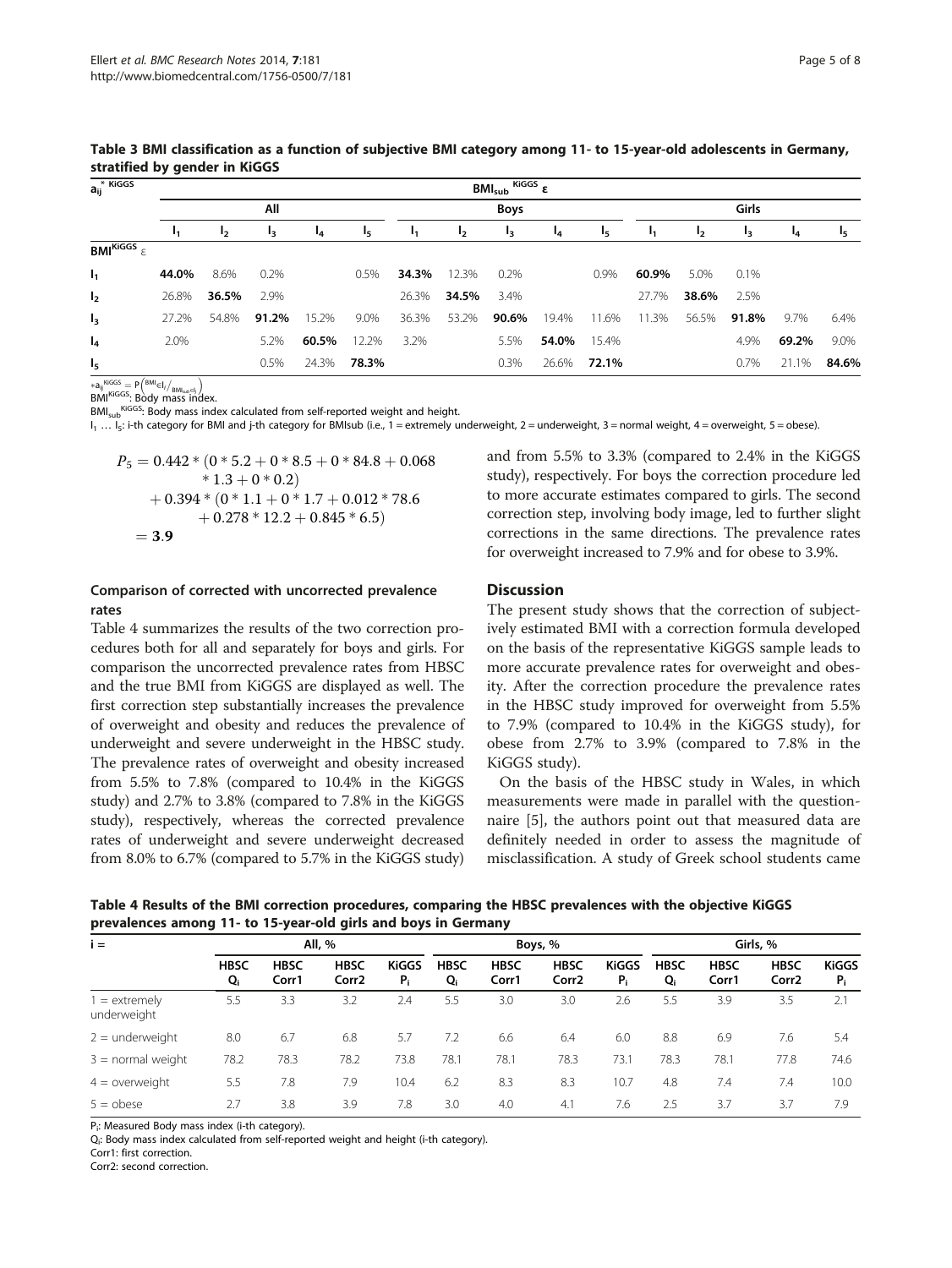Ellert

et al. BMC Research Notes

2014, 7:181

| a <sub>ijK</sub> KiGGS*            | $BMI^{KiGGS}{}_{sub}$ ε       |                                               |       |        |                |               |       |                |             |        |       |               |                |                |       |        |                |               |
|------------------------------------|-------------------------------|-----------------------------------------------|-------|--------|----------------|---------------|-------|----------------|-------------|--------|-------|---------------|----------------|----------------|-------|--------|----------------|---------------|
|                                    | $\mathbf{I}_1$                | I <sub>2</sub>                                | $I_3$ | $I_4$  | I <sub>5</sub> | $Q_{jk}$ HBSC | $I_1$ | I <sub>2</sub> | $I_3$       | $I_4$  | I5.   | $Q_{jk}$ HBSC | I <sub>1</sub> | I <sub>2</sub> | $l_3$ | $I_4$  | I <sub>5</sub> | $Q_{jk}$ HBSC |
|                                    |                               |                                               |       | All    |                |               |       |                | <b>Boys</b> |        |       |               |                |                |       | Girls  |                |               |
| BMI <sup>KiGGS</sup> $\varepsilon$ |                               | $\overline{BI} = 1$ (too thin)                |       |        |                |               |       |                |             |        |       |               |                |                |       |        |                |               |
| $I_1$                              | 59.6%                         | 15.4%                                         | 0.9%  |        |                | 17.8%         | 46.1% | 16.1%          | 0.5%        |        |       | 14.8%         | 76.1%          | 14.5%          | 1.9%  |        |                | 22.3%         |
| I <sub>2</sub>                     | 22.7%                         | 42.3%                                         | 16.9% |        |                | 22.0%         | 25.6% | 44.0%          | 14.8%       |        |       | 16.4%         | 19.2%          | 39.8%          | 21.9% |        |                | 30.4%         |
| $I_3$                              | 17.7%                         | 42.3%                                         | 82.2% | 100.0% | 100.0%         | 59.7%         | 28.3% | 39.9%          | 84.6%       | 100.0% |       | 68.0%         | 4.7%           | 45.6%          | 76.2% | 100.0% | 1.8%           | 47.3%         |
| $I_4$                              |                               |                                               |       |        |                | 0.4%          |       |                |             |        |       | 0.6%          |                |                |       |        |                | $0.0\%$       |
| I <sub>5</sub>                     |                               |                                               |       |        |                | 0.1%          |       |                |             |        |       | 0.2%          |                |                |       |        |                | 0.0%          |
|                                    |                               | $\overline{BI}$ = 2(exactly the right weight) |       |        |                |               |       |                |             |        |       |               |                |                |       |        |                |               |
| $\mathsf{I}_1$                     | 20.5%                         | 4.2%                                          | 0.1%  |        | 9.2%           | 5.2%          | 19.7% | 9.2%           | 0.2%        |        | 7.6%  | 5.0%          | 23.2%          |                |       |        |                | 5.5%          |
| I <sub>2</sub>                     | 39.5%                         | 34.1%                                         | 1.6%  |        |                | 8.5%          | 31.5% | 26.8%          | 1.3%        |        |       | 7.7%          | 68.3%          | 40.2%          | 1.9%  |        |                | 9.5%          |
| $I_3$                              | 40.0%                         | 61.8%                                         | 96.6% | 49.1%  | 67.9%          | 84.8%         | 48.8% | 64.1%          | 96.0%       | 59.0%  | 68.5% | 85.3%         | 8.5%           | 59.8%          | 97.3% | 28.5%  | 65.8%          | 84.1%         |
| $I_4$                              |                               |                                               | 1.8%  | 44.1%  | 22.9%          | 1.3%          |       |                | 2.5%        | 30.8%  | 19.4% | 1.9%          |                |                | 0.9%  | 71.5%  | 34.2%          | 0.6%          |
| I <sub>5</sub>                     |                               |                                               | 0.0%  | 6.8%   |                | 0.2%          |       |                | $0.0\%$     | 10.2%  |       | 0.2%          |                |                |       |        |                | 0.3%          |
|                                    | $\overline{BI} = 3$ (too fat) |                                               |       |        |                |               |       |                |             |        |       |               |                |                |       |        |                |               |
| $\mathsf{I}_1$                     | 25.5%                         |                                               | 0.1%  |        |                | 1.1%          | 31.5% |                | 0.3%        |        |       | 1.1%          |                |                |       |        |                | 1.1%          |
| I <sub>2</sub>                     |                               | 19.6%                                         | 0.3%  |        |                | 1.7%          |       |                |             |        |       | 1.0%          |                | 26.4%          | 0.5%  |        |                | 2.1%          |
| $I_3$                              | 36.5%                         | 80.4%                                         | 87.4% | 8.2%   | 4.3%           | 78.6%         | 21.5% | 100.0%         | 84.3%       | 9.0%   | 5.5%  | 73.0%         | 100.0%         | 73.6%          | 89.2% | 7.2%   | 3.1%           | 82.3%         |
| $I_4$                              | 38.0%                         |                                               | 11.0% | 64.0%  | 11.2%          | 12.2%         | 47.0% |                | 14.6%       | 59.9%  | 15.3% | 16.0%         |                |                | 8.9%  | 68.9%  | 7.2%           | 9.6%          |
| I <sub>5</sub>                     |                               |                                               | 1.2%  | 27.8%  | 84.5%          | 6.5%          |       |                | 0.8%        | 31.1%  | 79.2% | 9.0%          |                |                | 1.4%  | 23.9%  | 89.7%          | 4.8%          |

<span id="page-5-0"></span>Table 5 Objective BMI classification as a function of subjective BMI and body image among 11- to 15-year-old adolescents in Germany, stratified by gender in KiGGS

∗a<sub>ijK</sub><sup>KiGGS</sup> = P(BMI<sup>KiGGS</sup>∈I<sub>i</sub>/<sub>BMI</sub>‱<sub>selj</sub>, BI<sup>KiGGS</sup> = k)<br>BMI<sup>KiGGS</sup>: Body mass index.

 $BM<sub>KIGGS</sub>$ <sub>sub</sub>: Body mass index calculated from self-reported weight and height.

I<sub>1</sub> … I<sub>5</sub>: i-th category for BMI and j-th category for BMI<sub>sub</sub> (i.e., 1 = extremely underweight, 2 = underweight, 3 = normal weight, 4 = overweight, 5 = obese).<br>Bl<sup>KiGGS</sup>: Body image.

 $Qj_k^{\text{HBSC}}$  : Prevalences of the subjective BMI categories j in the group of people with Body Image BI = k in HBSC.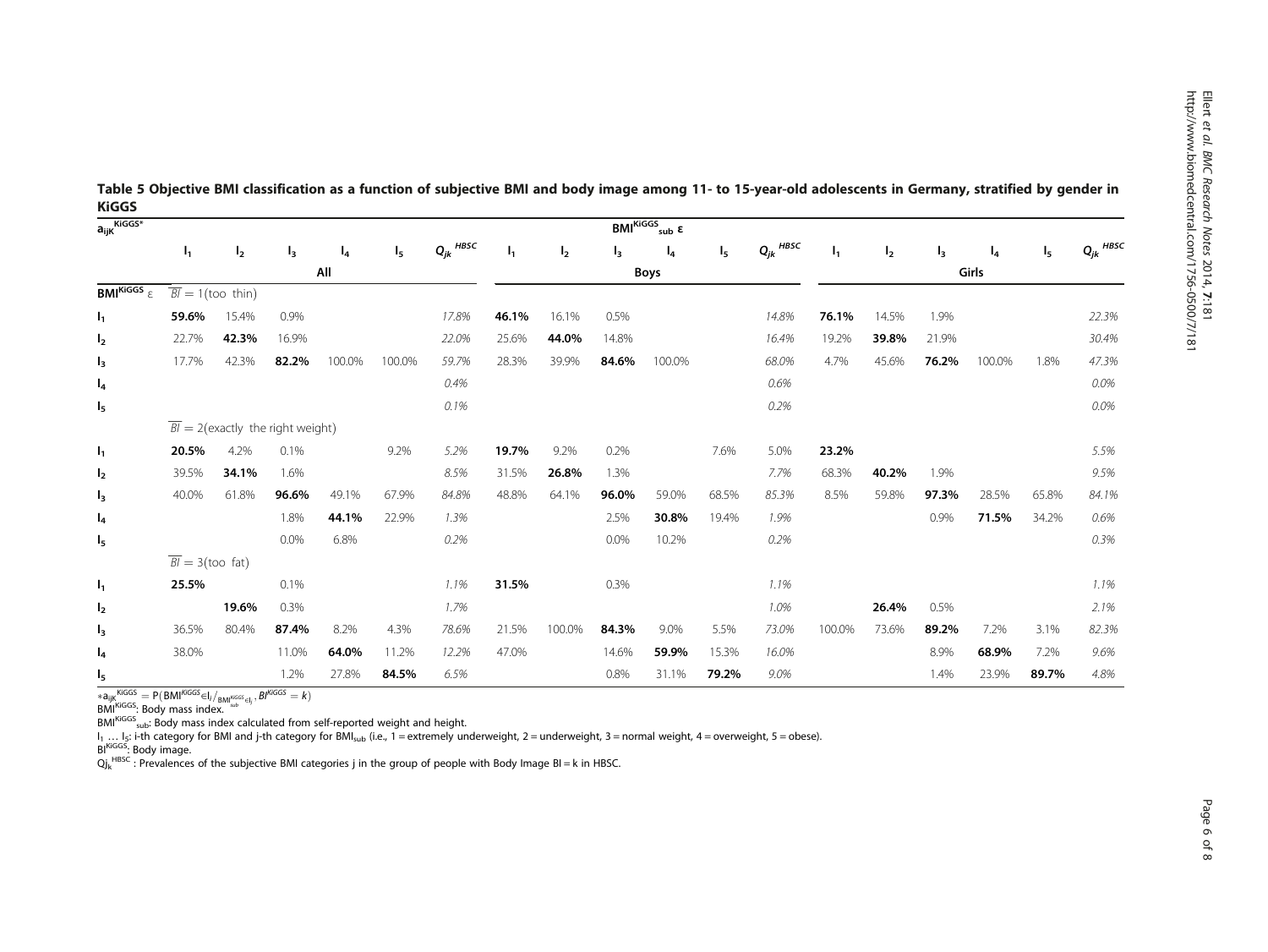to the same conclusion [[10\]](#page-7-0). It is recommended that the degree of misclassification in subgroups of children and adolescents be examined more closely by a validation study. Due to its big sample size and the wide age range covered (11–17 years) the KiGGS study fulfils this role in Germany.

By carrying out parallel height and weight measurements in a sub-sample of the 11- to 17-year-old KiGGS study participants, it was possible to quantify the deviations between measured values and subjective statements in various subgroups. These data were used to develop a correction procedure for studies that record only subjective statements on height, weight and body self-image [[13](#page-7-0)]. The correction method developed here on the basis of KiGGS data is applied in this report to the results of the HBSC study. In a previous study from Wick et al. [[18\]](#page-7-0), the same correction procedure was applied to another study that recorded subjective statements on height, weight and body self-image. In both cases, the prevalence rates of overweight and obesity were revised upwards and became more realistic, although not as much as would bring them in line with the KiGGS prevalence data. Jansen et al. [[7\]](#page-7-0) applied two different formulas, based on a multiple linear regression, to correct BMI derived from self-reports of 12- to 13 year old adolescents in the Netherlands. One included socio-demographic characteristics (country of origin and level of education) alone, the second one additionally contained body image. Both formulas led to higher prevalence estimates of overweight [[7\]](#page-7-0). Wick et al. [[18](#page-7-0)] as well as Jansen et al. [\[7](#page-7-0)] came to the same conclusion as this study: the formula considering body image led to more accurate estimates of overweight.

We analysed data from the HBSC 2005/2006 Survey, and not from the current HBSC survey, since the data from the KiGGS study were collected 2003–2006, almost the same time period as the earlier study. The true prevalence rates of overweight and obesity might differ or change over time, which also influences the selfreported weight bias [\[19\]](#page-7-0). Since the strongest underestimation is seen among overweight and obese adolescents, the appliance of a correction procedure is limited. It is recommended to collect measurements from a subsample to update the correction procedure. An update will be possible with the next waves of the KiGGS study.

The remaining differences between the KiGGS data and the corrected HSBC data may be explained by examining differences in methodology: The subjective statements on height and weight correlate with the subsequently measured values better in KiGGS than in other studies. The deviations between subjective and objective BMI among adolescents of normal weight are minimal; in the case of overweight and obese, however, there is a tendency for subjective BMI to underestimate measured BMI. Here, a

special situation should be taken into consideration: while they were being questioned in the study centres, KiGGS participants were sitting face-to-face with the interviewer, and they were informed via an invitation letter that their height and weight would be measured as part of the examination programme. Thus, the participants were perhaps motivated to report more accurately than in an anonymous, written interview conducted in the context of their school classroom (as was the case in the HBSC study).

For boys the correction procedure led to more accurate estimates compared to girls. This might be due to the fact that the difference between prevalence estimates based on self-reports to prevalence rates based on measured data was already smaller for boys before the estimates were corrected. The stronger misreporting in girls may be associated with the desire to be leaner. Social desirability and social norms for thinness from which girls are stronger affected than boys might lead to a systematic underreporting of BMI in girls [\[3](#page-7-0),[4](#page-7-0),[7](#page-7-0),[11](#page-7-0)].

Differences between the two studies can also be seen according to body image; these were most distinct in the group who considered themselves "too fat" or "much too fat". Examining subjective BMI among KiGGS participants, two thirds of this group were normal weight and less than a third were overweight or obese. According to the HBSC study, more than three quarters had normal weight and only 19% were overweight or obese. These differences were much greater among girls than among boys [\[20,21](#page-7-0)].

## Conclusions

BMI based on subjectively assessed height and weight can certainly be used to estimate the distribution of overweight and obesity among children and adolescents. Biased prevalence estimates can be corrected if a representative validation study exists, from which the associations between measured and subjectively assessed BMI can be determined. These corrections are further improved by additional consideration of adolescents' body image. We have shown here that coefficients linking categories of measured BMI with subjective BMI as well as body image in the KiGGS study can be used to correct the BMI categorization in the HBSC study that relied on subjective assessment. Analogue procedures are applicable to all national components of the international HBSC study. Provided that one considers smaller parallel validation studies requiring comparatively little effort when planning further assessments, the problem of the prevalence of overweight and obesity can be better characterized.

#### Abbreviations

BMI: Body mass index; HBSC: German Health Behaviour in School Aged Children study; KiGGS: German National Health Interview and Examination Survey for Children and Adolescents; WHO: World Health Organisation.